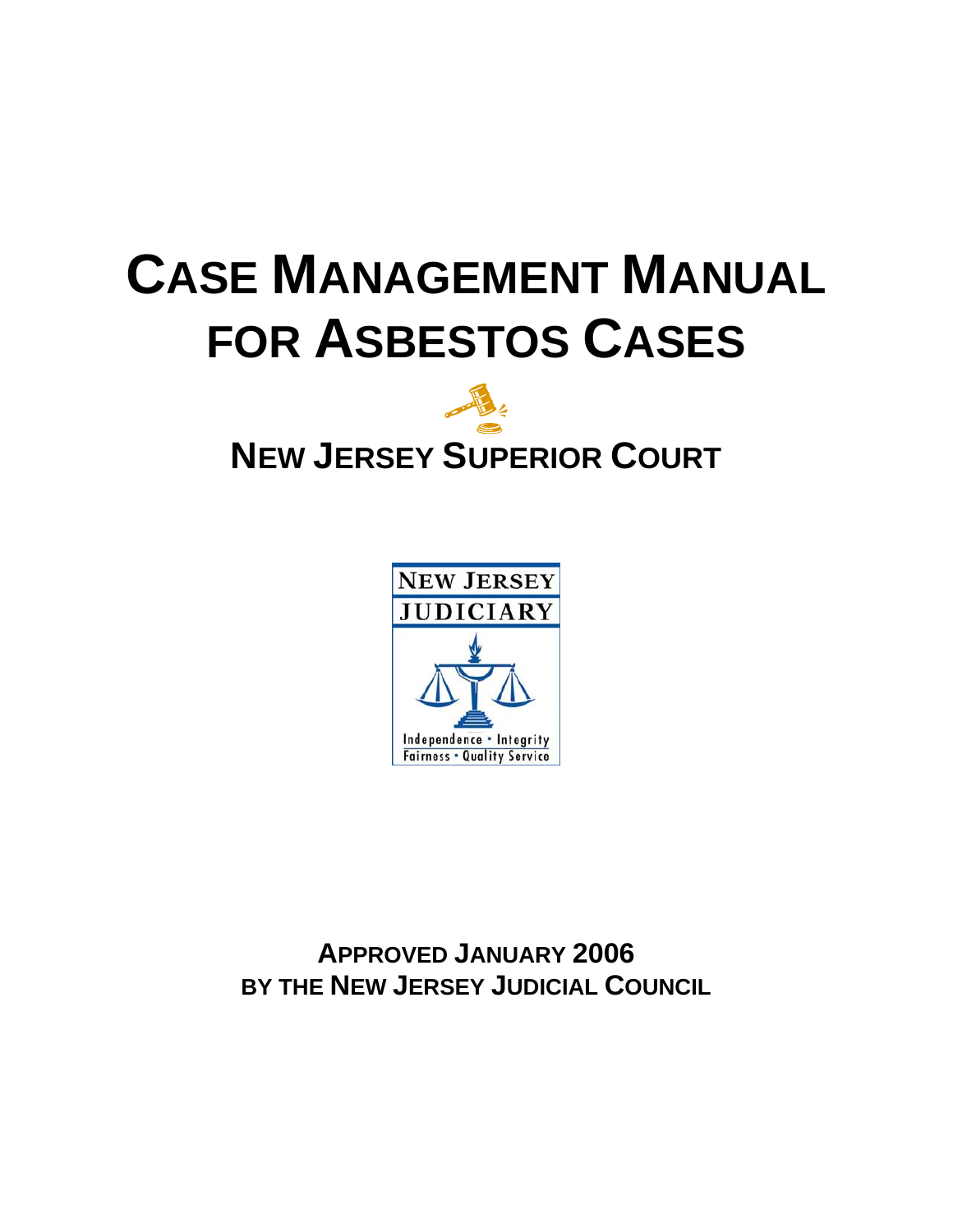#### **NOTE**

This Case Management Manual for Asbestos Cases ("Manual") is intended to provide procedural and operational guidance to New Jersey judges, Judiciary staff and the bar in the management and handling of asbestos cases. The Manual was prepared by the Superior Court Judge Ann G. McCormick, Special Master Agatha N. Dzikiewicz, and Michelle V. Perone, Chief of Civil Court Services in the Civil Practice Division of the Administrative Office of the Courts. The Manual has been approved by the Judicial Council on the recommendation of the Conference of Civil Presiding Judges. The Manual will be updated periodically as necessary.

The Manual sets out Judiciary policies previously adopted by the New Jersey Supreme Court, the Judicial Council, and the Administrative Director of the Courts, but does not itself establish case management policy. While the Manual thus reflects Judiciary policies existing as of the date of its preparation, in the event there is a conflict between the Manual and any statement of policy issued by the Supreme Court, the Judicial Council, or the Administrative Director of the Courts, that statement of policy, rather than the provision in the Manual, will be controlling.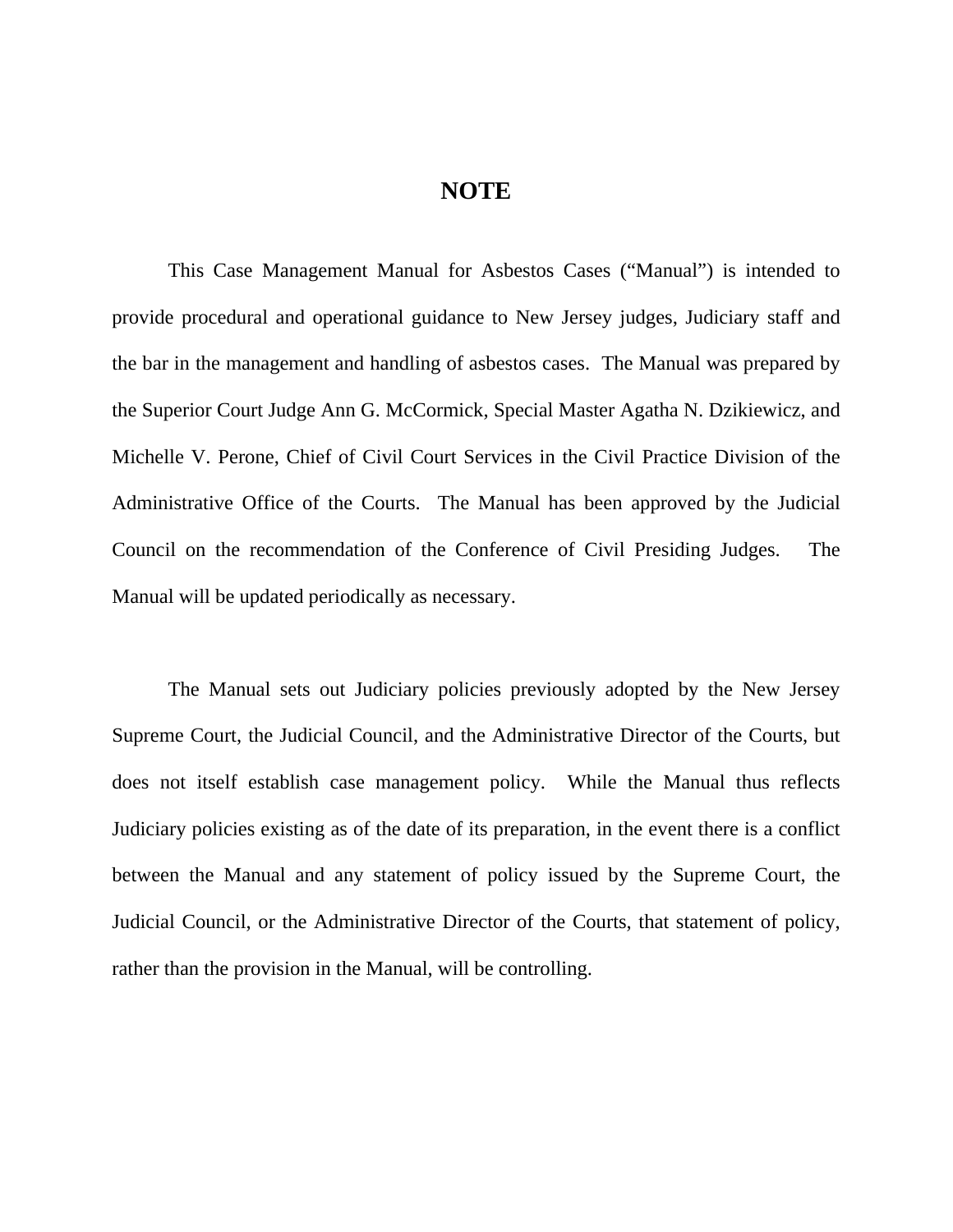### **TABLE OF CONTENTS**

| П. |  |
|----|--|
|    |  |
|    |  |
|    |  |
|    |  |
|    |  |
|    |  |
|    |  |
|    |  |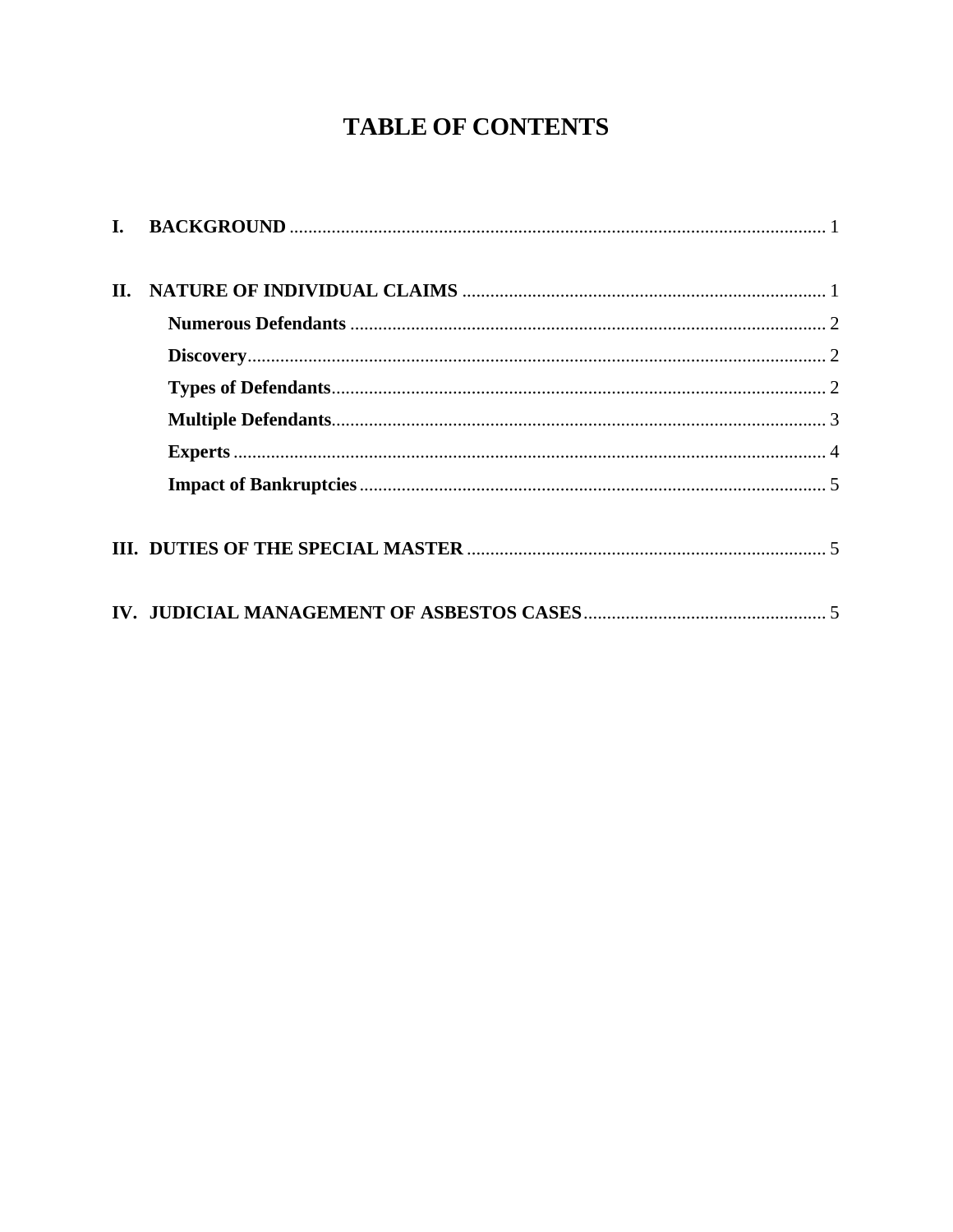#### <span id="page-3-0"></span>**I. BACKGROUND**

The term asbestos describes several naturally occurring mineral fibers, of which chrysotile, amosite, anthophyllite and crocidolite are commercially important. The fiber, which was used for centuries, is a unique thermal insulator, capable of withstanding very high temperatures without burning. In addition, some grades of asbestos fiber were woven into cloth.

 The possible health problems from exposure to asbestos were not widely recognized sooner because of the slow progress of the disease and the inability to recognize it in its early stages. Asbestosis and mesothelioma are seldom manifested less than twenty years following exposure. The incubation period for these diseases is twenty to forty or more years.

 Asbestos litigation is complex for several reasons. The cases involve numerous defendants of various types, who may be brought into the case on different theories of liability as discovery progresses; discovery is difficult, costly and time-consuming; and expert witnesses are used in the cases.

#### **II. NATURE OF INDIVIDUAL CLAIMS**

 Asbestos cases are not ordinary tort suits. They involve allegations of serious and diverse injuries, some of which are particularly associated with asbestos exposure (for example, mesothelioma), others of which have multiple possible causes (for example, lung cancer), and all of which require expert testimony to prove. Asbestos-related diseases are progressive, and the prognosis in individual cases may be highly uncertain. The latency of asbestos disease makes causation difficult to prove in individual cases. Because the typical claimant was exposed to multiple asbestos products, it may also be difficult to demonstrate the nexus between a defendant and the source of exposure. Taken together, these characteristics of the claims suggest that asbestos lawsuits would be unusually difficult to resolve, even if there were fewer of them.

 Of course, over time, attorneys with specialized asbestos practices have acquired the requisite substantive expertise and developed routines for managing their cases that mitigate these difficulties. But the initial need for special expertise and extraordinary case development contributed significantly to the concentration of cases in relatively few law firms, which now complicates resolution of the cases.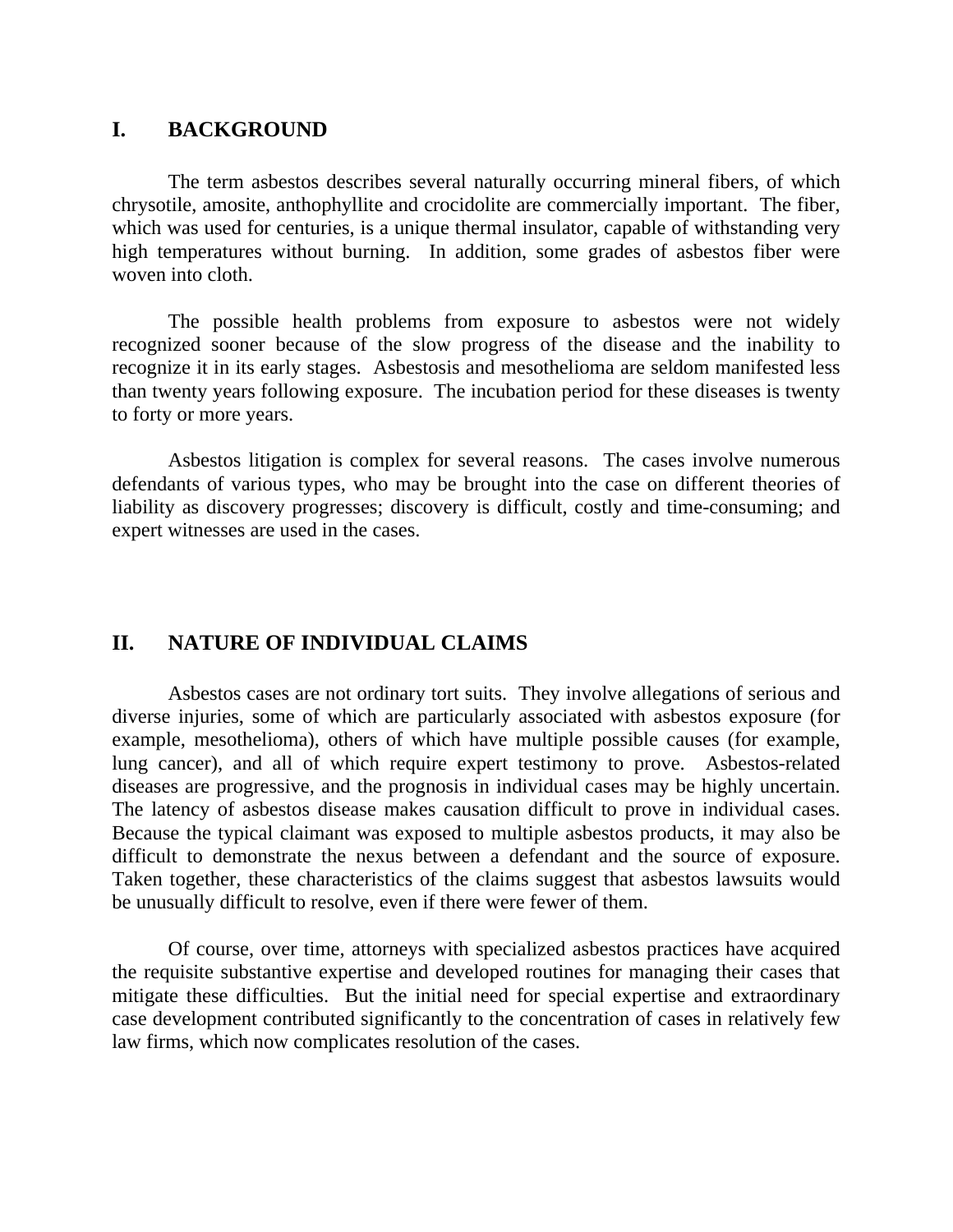#### <span id="page-4-0"></span>**Numerous Defendants**

 There may be 5 to 200 defendants in an asbestos case. A plaintiff may name all possible parties in the complaint, but often, the plaintiff or defendants will bring in additional parties through amended complaints or third party practice as discovery progresses. Third party practice may extend to fourth and fifth party actions. The General Order for Asbestos Litigation in Middlesex County requires a factual basis for the addition of new parties. If the case has an old docket number or is scheduled for trial, the court may require the party who joined the new party to bring the party current as a condition for allowing the joinder of a new party.

#### **Discovery**

 A plaintiff may allege that the asbestos exposure occurred more than 40 years ago for several months, or for a period of 20 to 30 years at various locations during employment in various occupations. A plaintiff may rely on its own recollection; coworkers' testimony; testimony of others with knowledge of asbestos fiber or products used where plaintiff worked; testimony of representatives of plaintiff's employer or a defendant corporation; and documents such as the plaintiff's employee records, documents showing supply of asbestos to plaintiff's work site, formula books used in the manufacture of asbestos products, contracts for the insulation, maintenance, inspection or repair of plants or plant equipment involving asbestos; and specifications showing certain asbestos products were required.

#### **Types of Defendants**

 A defendant may be the miner of asbestos; the manufacturer of a finished asbestos product; the seller, supplier or distributor of asbestos fiber or product; the owner of a work site where a plaintiff was exposed to asbestos while employed by an outside contractor doing work at the site; an insurance company who inspected plaintiff's place of employment in the course of determining the condition of the plant for the purpose of writing a liability policy for the insured; co-conspirators; or an employer.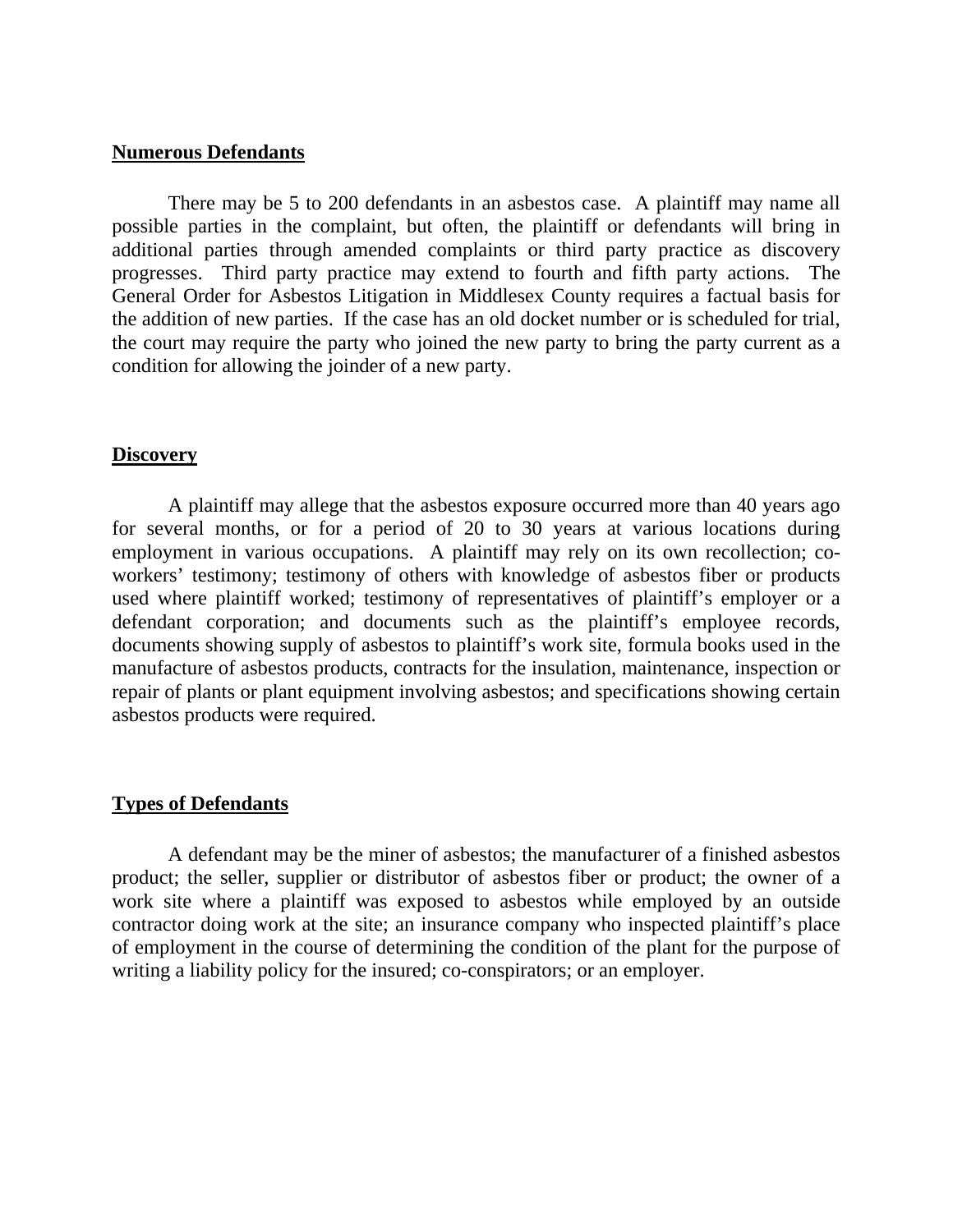#### <span id="page-5-0"></span>**Multiple Defendants**

 The practice of suing for example, twenty or more defendants had resulted in excessive cross claims and duplication of effort in the pleadings stage and the discovery process. Sorting through this maze of parties in order to eliminate those without liability, and working with a number of attorneys, had proved to be difficult and time-consuming for the parties and judges.

 Asbestos cases have presented a variety of difficult factual questions. Initially, neither the medical profession, the courts, nor the bar understood the basic medical issues involved. What is the causal relationship between exposure to asbestos and the development of mesothelioma and other forms of lung disease? What other factors of life style contribute to the onset and course of the disease? What techniques are available to diagnose the disease and establish the causal links? Over a period of years, these matters have been explored fully. Doctors, lawyers, and judges working in the area are now fully familiar with the basic causal relationships. While their application to particular cases remains disputable, the basic medical principles to be applied are well established and need not be litigated anew in every trial.

 More difficult to establish is the allocation of responsibility among defendants. For example, what company supplied the particular asbestos to which an injured person was exposed? Records of purchases forty years or more in the past often no longer exist. When they can be reconstructed, *e.g.*, when it can be demonstrated that asbestos was sold by a particular manufacturer to a particular ship builder for use on one or more vessels, it is often impossible to prove that one manufacturer's product was in fact used in the reconstruction of the section of a ship on which an injured employee worked. An associated issue is the attribution of the development of a plaintiff's affliction to one or more particular exposures, or the prediction of the onslaught of disease in a currently healthy, but exposed, person.

 The great majority of asbestos cases have been filed in Middlesex County with the next highest caseload being in Camden County. It appears that cases have been concentrated in these counties because of the highly industrial nature of the areas. As a result, the pretrial handling of pending asbestos litigation was previously centralized in the Middlesex vicinage. Directive #6-83, dated January 3, 1984, was issued at the Supreme Court's request, and provided that the Hon. John E. Keefe (now retired) was to review all asbestos cases otherwise ready for trial in order to ensure uniformity and consistency in the decision to try individual cases. As a result, Judge Keefe handled all such matters statewide with the assistance of a full-time special master. During this time, many procedures and techniques were developed which streamlined the handling of these matters and eliminated unnecessary duplication. Many of these techniques continue to be used today.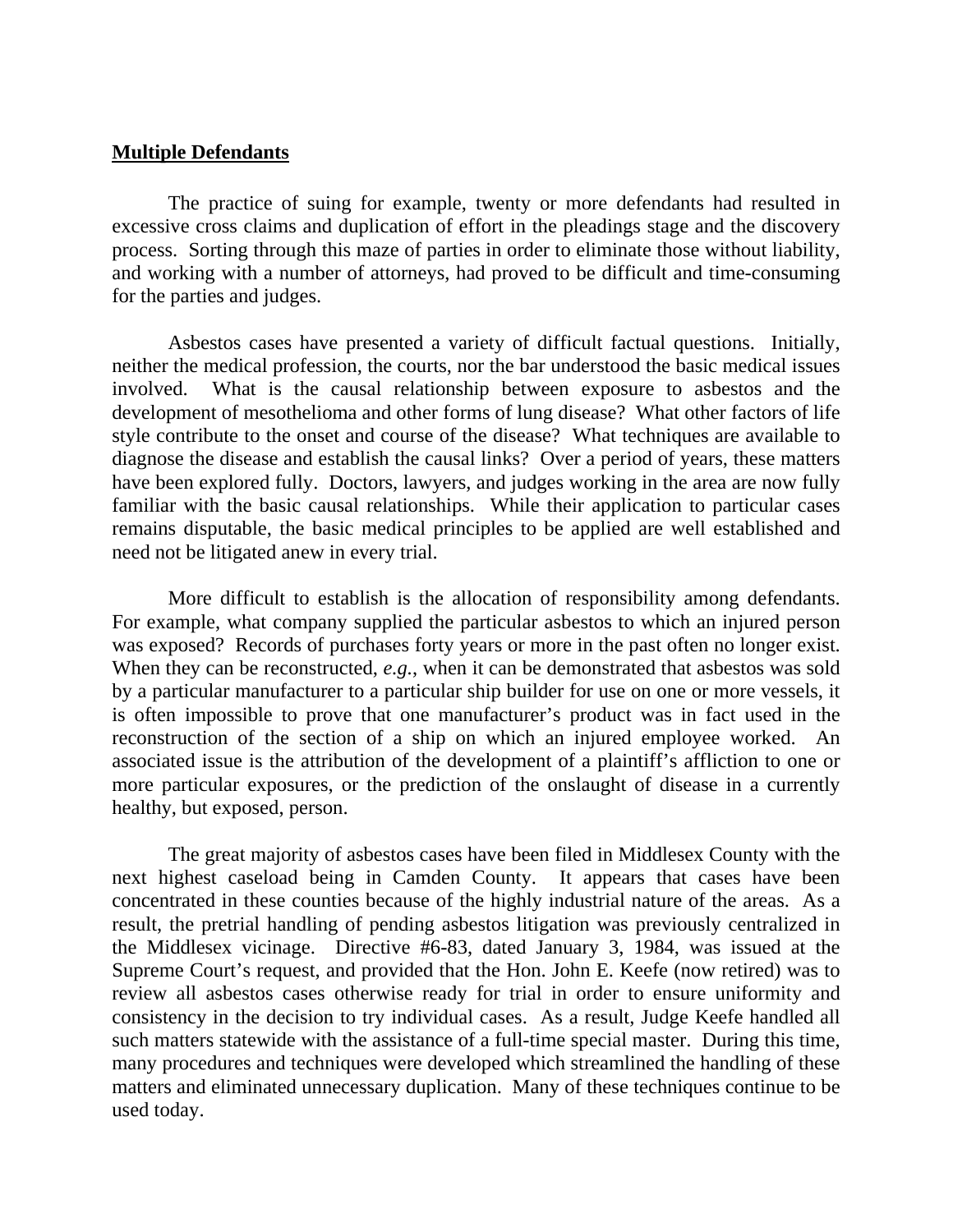<span id="page-6-0"></span> By Supreme Court Order dated April 8, 1987, Directive #6-83 was rescinded and replaced by Directive #4-86, copies of which appear in the appendix. As a result, centralized judicial management and control of asbestos litigation on a statewide basis was terminated. Each Assignment Judge of those vicinages in which asbestos litigation constituted a "significant number" of pending cases was asked to designate one or more judges to be responsible for the management of such cases within the vicinage.

The Order of April 8, 1987 further provides:

- that the designated asbestos litigation judges must issue a model or standard case management order for asbestos litigation to ensure the uniform management of such cases within each vicinage;
- that the designated asbestos litigation judges should develop general management guidelines suggesting calendaring priorities, in Order to prevent or resolve scheduling conflicts; and
- that the designated asbestos litigation judges shall confer among themselves to facilitate coordinated and consistent management of asbestos cases.

#### **Experts**

 Various medical experts may be used to prove or disprove plaintiff's injury and the cause of plaintiff's injury. Plaintiff and defendants will use a pulmonary expert if plaintiff alleges pulmonary or pleural asbestosis. If an asbestos-related cancer is involved, pathologists will be used. If plaintiff alleges an emotional injury, such as fear of cancer or cancerphobia, a psychologist or psychiatrist may be used.

An epidemiologist may be used by plaintiff to prove causation of injury.

 Liability experts may be used by plaintiff and defendant to prove or disprove that a product emits friable asbestos fiber. (Generally this issue comes up with gasket or packing products.) An expert may be used by defendant to show that conditions at plaintiff's place of employment exceeded acceptable standards and caused plaintiff's injury.

An ecomonmist may be used where future economic loss is an issue.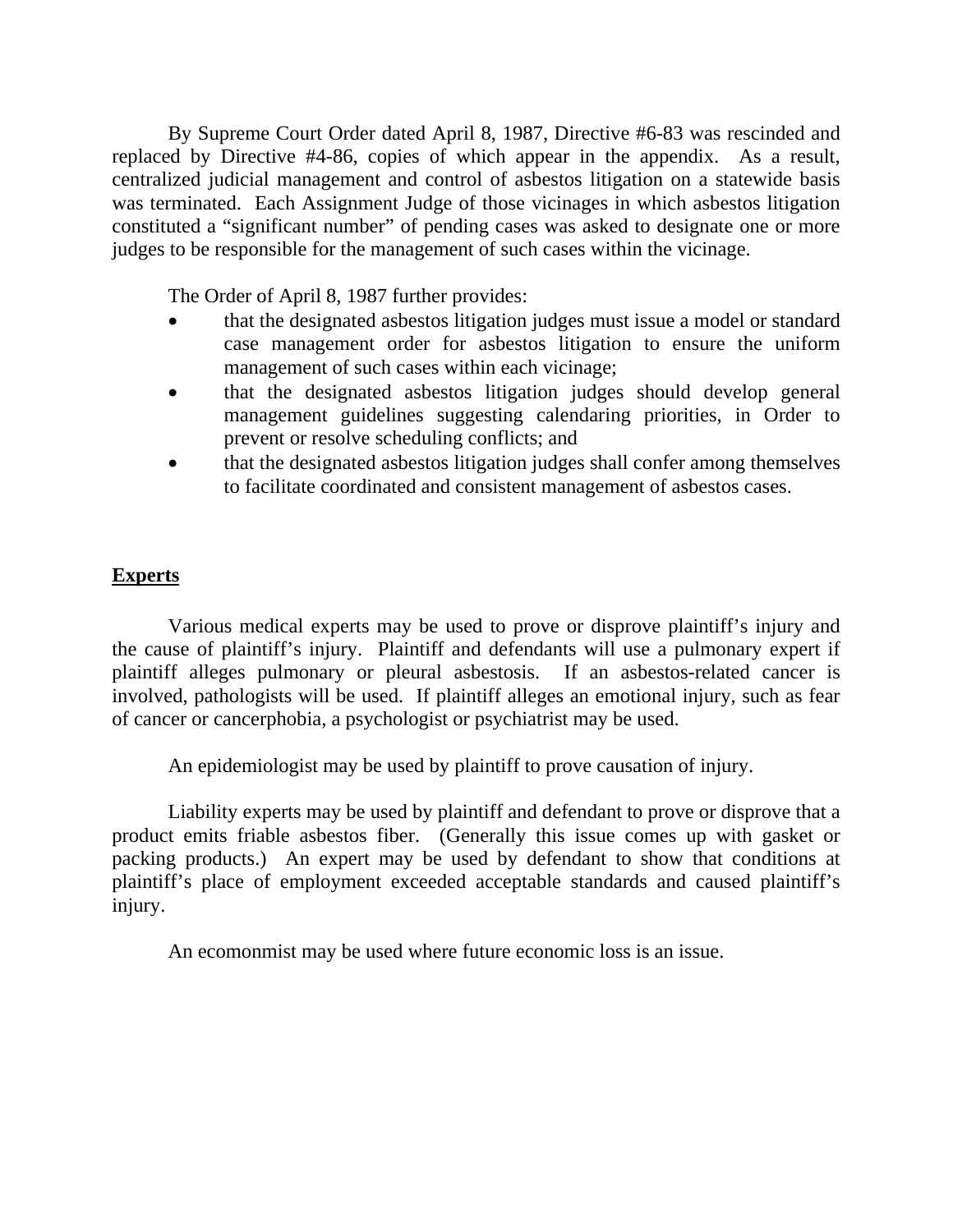#### <span id="page-7-0"></span>**Impact of Bankruptcies**

 Complicating the courts' ability to move asbestos cases is the fact that a significant number of defendants have sought Chapter 11 protection. Cases against the bankrupt defendants must be stayed during reorganization proceedings.

 Over time, some defendants have been able to coordinate litigation activities and to agree on formulae for sharing damage payments. As defendants drop out of the mainstream litigation, however, these arrangements are disrupted. Moreover, as corporations emerge from bankruptcy, the trusts created to handle payments to claimants found themselves the targets of third-party claims from the non-bankrupt defendants.

#### **III. DUTIES OF THE SPECIAL MASTER**

 Because the overwhelming bulk of asbestos cases continue to be venued in the Middlesex vicinage, the vicinage has been allocated a full-time special master. In general, the special master assists the court and counsel in the prompt and efficient disposition of asbestos cases.

 Specifically, the special master conducts case management conferences; assists the judge with the day-to-day problems that arise; schedules cases for trial; and conducts settlement conferences prior to the trial date. A copy of the Uniform Case Management Order used by the Middlesex special master appears in the appendix.

#### **IV. JUDICIAL MANAGEMENT OF ASBESTOS CASES**

 As a result of the considerable experience gleaned over the past numerous years in the Middlesex vicinage, a comprehensive General Order has been developed. The Order, a copy of which appears in the appendix, is intended to guide the litigation from beginning to end, organize and streamline it to achieve maximum efficiencies and avoidance of unnecessary cost and replication. The Order contains several provisions relating to:

• the filing and service of complaints and use of master complaints;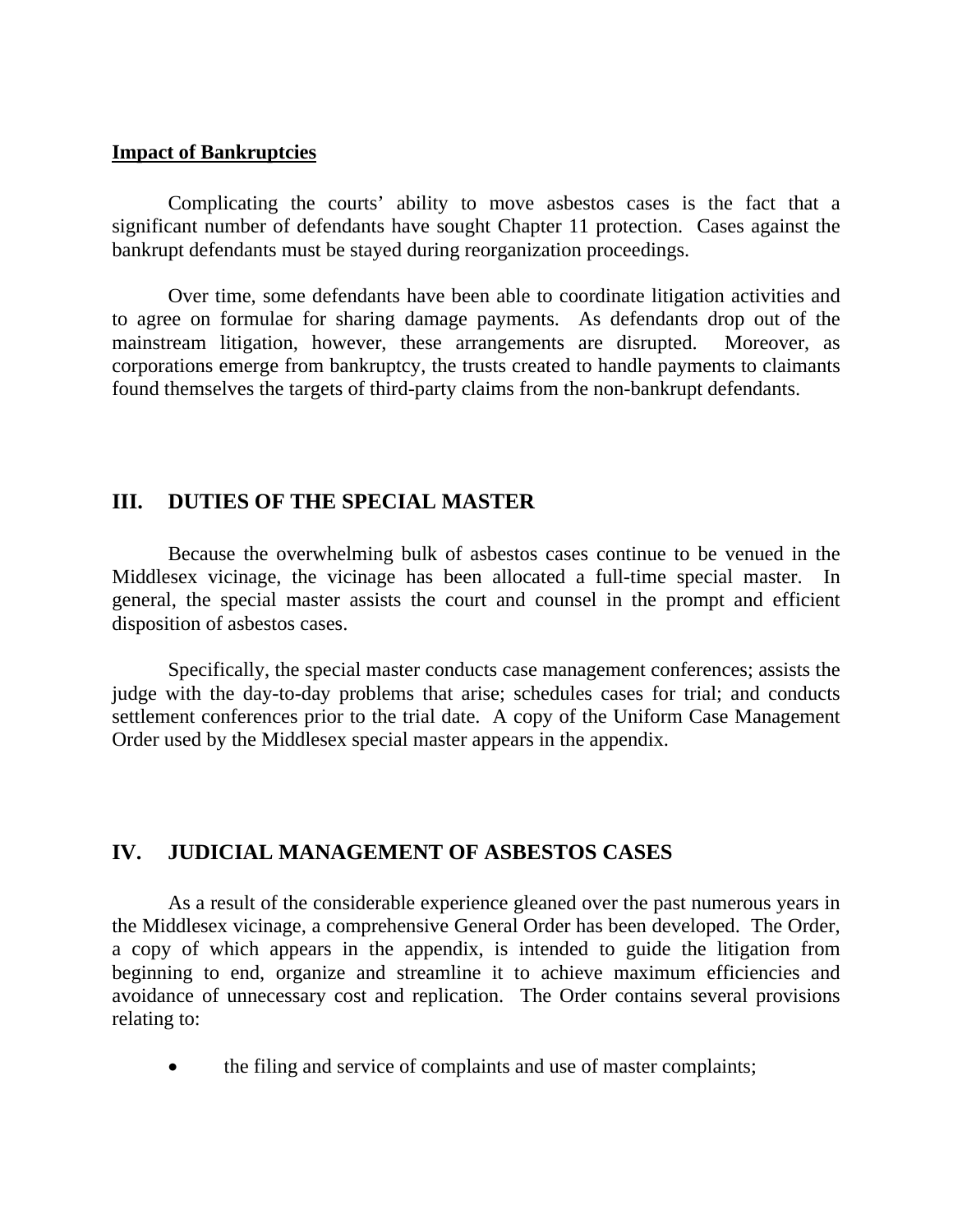- the General Order provides that all pleadings, including complaints, must include "Civil Action – Asbestos Litigation" in the caption. This is intended to allow the court to readily identify these cases. Every complaint must be brought on behalf of only one plaintiff, except one plaintiff may include multiple parties to the extent that the claims are derivative (*e.g.*, John Doe, Executrix for the Estate of John Doe, and individual heirs of John Doe). The purpose of this is to provide ease in tracking each claimant;
- the requirements for filing of initial fact sheets (copies of which are attached in the appendix);
- The "Plaintiff's Initial Fact Sheet" is required to ensure that the court, early on, has operative information needed to separate claimants into groups based upon commonalities;
- consolidation for discovery purposes of cases involving common issues and/or circumstances;
- if the claims of multiple individual plaintiffs arise out of similar circumstances (such as members of the same workgroup or employees at the same worksite) such cases may be consolidated by the court for discovery purposes either upon the initial filing or thereafter. If consolidated upon initial filing, the master asbestos complaint approved by the court must be utilized;
- all consolidated matters shall utilize an abbreviated caption and be referred to as "In re\_\_\_\_\_\_\_\_\_\_" (the name of the plaintiff in the earliest filed case), and shall use the docket number of earliest filed case. Although all pleadings upon and after the consolidation shall be captioned in the abbreviated caption, they shall further state, directly underneath or next to the abbreviated caption, the individual case(s) to which the pleading relates by setting forth the individual case name and the docket number of that case;
- the filing and service of standard answers and crossclaims;
- the General Order requires that all defendants are required to file a "Standard Answer and Cross Claim" or a "Standard Consolidated Answer and Cross Claim" to asbestos complaints. The filing of a "Standard Answer and Cross Claim" or a "Standard Consolidated Answer and Cross Claim" is not deemed to constitute acceptance of service of process in any matter;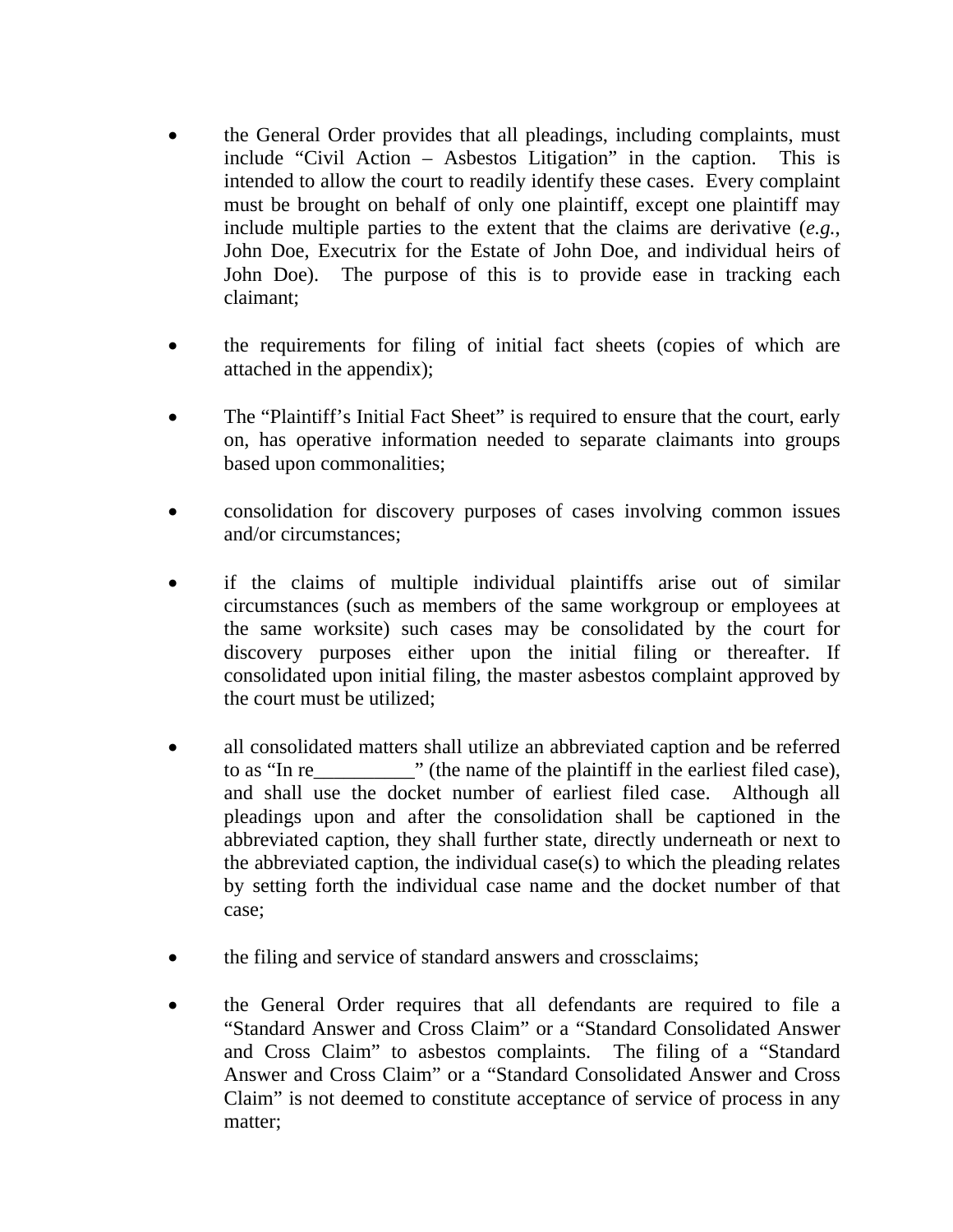- the General Order further provides that upon filing of a "Standard Answer and Cross Claim" or a "Standard Consolidated Answer and Cross Claim," a defendant shall file a "Notice of Adoption of Standard Answer and Cross Claim" or a "Notice of Adoption of Standard Consolidated Answer and Cross Claim" in lieu of filing a full answer and cross claim;
- amendment and supplementation of pleadings;
- the Order notes that any party may seek leave to amend and/or supplement its pleadings or add or join parties or file a third party pleading in a case that is not over 3 years old upon the submission of a proposed form of Order to the court along with a certification that all answering parties have been served with the proposed form of Order. The Order will be signed by the court unless an objection is received within 10 days of service of the proposed form of Order. If an objection is received, the court will schedule a telephone conference or a motion, as is appropriate. However, leave to file an amended or supplemental pleading or to add or join parties or to file a third party pleading in a case over 3 years old may only be sought by way of motion, filed in accordance with *R*. 1:6-2, showing good cause. Finally, answers filed before the filing of the amended and supplemental pleading in response to the initial pleading shall be deemed to be answers filed in response to the amended or supplemental pleading;
- the filing of third party actions;
- the Order provides that all third party complaints must include a statement containing the factual basis for joining the third party defendant. It also requires that they have appended a list of the names and addresses of attorneys who have filed pleadings in the action and the names of the parties each attorney represents; a copy of the complaint; and a copy of the General Order only in connection with service on a third party defendant who has not previously appeared in asbestos litigation in Middlesex County;
- third party plaintiffs must, within 20 days of receipt of third party defendant's responsive pleading, supply the third party defendant with:
	- copies of all interrogatories and interrogatory answers served or received by the third party plaintiff;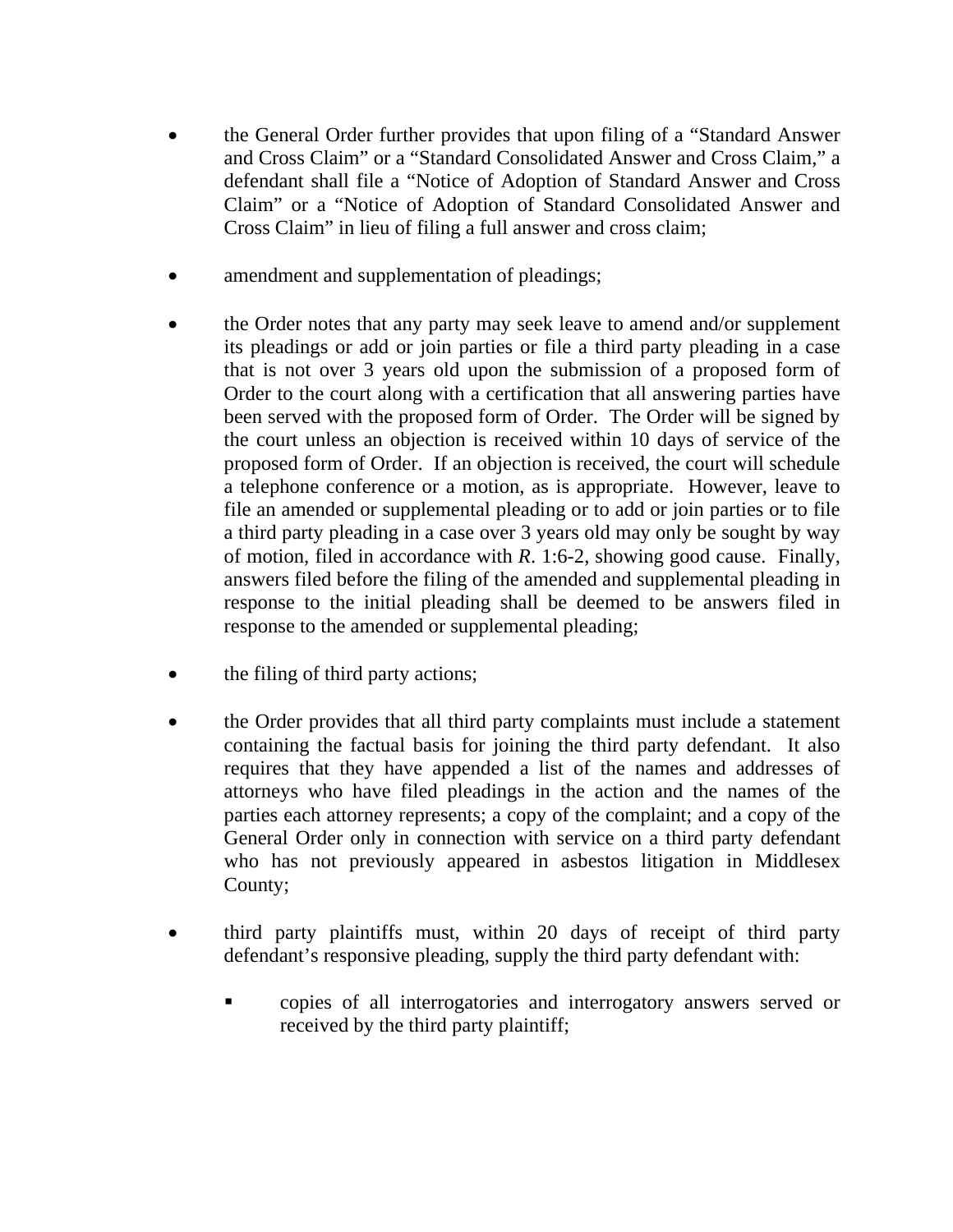- copies of all requests for production of documents and responses to requests for production of documents served or received by the third party plaintiff;
- a list of all witnesses deposed in the action and scheduled to be deposed, the date of said deposition(s) and the name and address of the court reporter; and
- copies of all expert witness reports prepared on behalf of the third party plaintiff or received from another party to the action.
- discovery and document production, including the use of uniform interrogatories (copies of which also appear in the appendix) and the conduct of depositions, the provision of expert reports and other modes of discovery;
- in Middlesex, all discovery deadlines are set by the special master at the initial case management conference. Standardized interrogatories have been developed and must be used in the form approved and kept on file by the court. Copies appear in the appendix. Limited supplemental interrogatories are permitted;
- motion practice, including uniform motion forms (copies appear in the appendix) and proceedings conducted by the special master;
- court conferences; and
- trial.